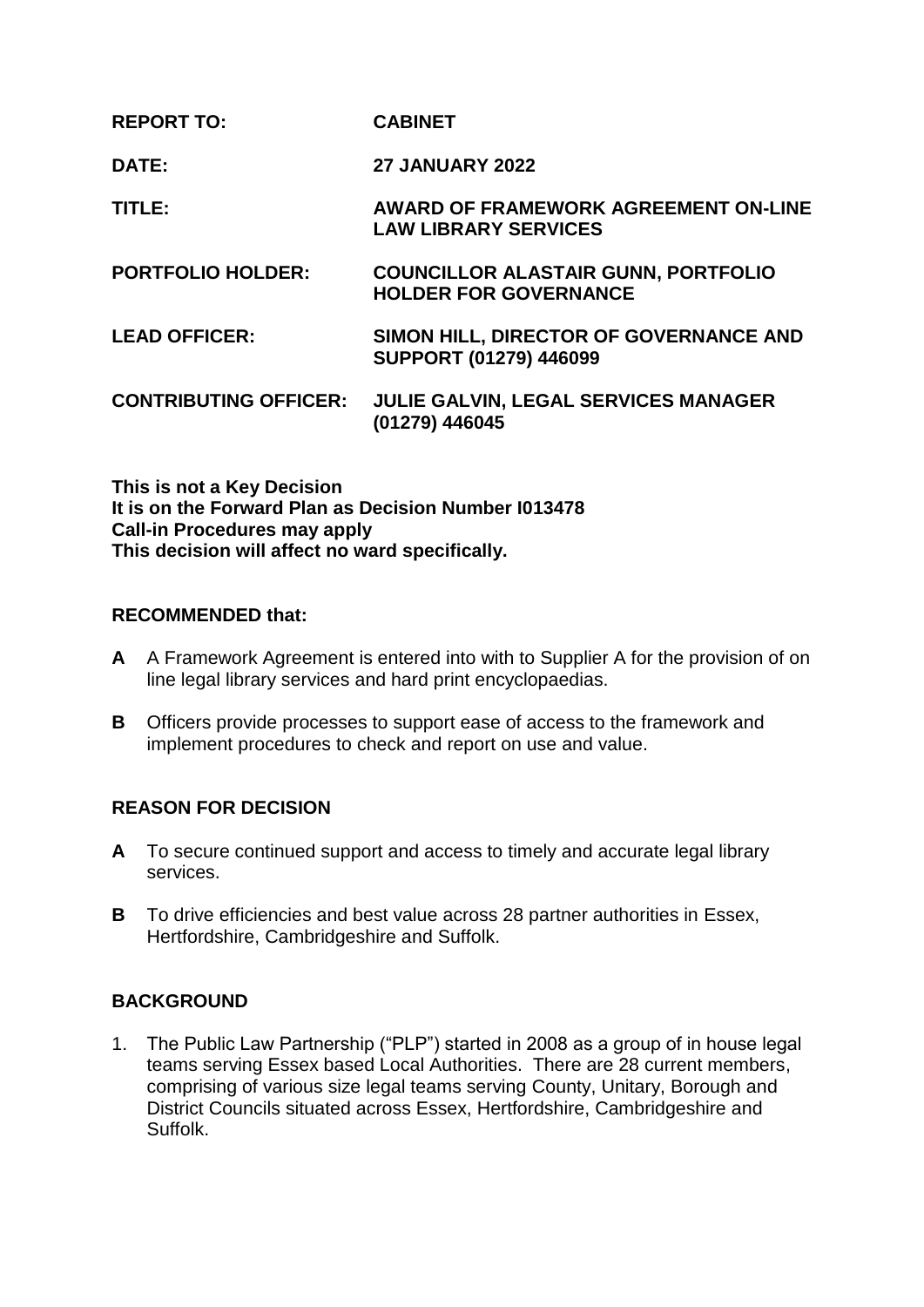- 2. PLP provides its members with free training opportunities, an internal market for trading services at agreed rates, which is support by PLP commissioning services. In addition members (who pay a sliding scale annual membership fees based on size of legal teams supporting the Authority in question) may join special interest groups to share best practice and experience on topics including licensing, junior lawyers and housing. The 450 legal and support staff have access to an intranet website providing articles, newsletters, precedent banks and a forum for members to collaborate. Members produce articles for newsletters each month and there is a rolling free of charge training programme, which includes an annual one day seminar with a host of discussion topics held each November.
- 3. The gains to teams involved in PLP activities and trading arrangements during 2020/21 were £134,000 income, and £420,000 savings.
- 4. Harlow Council's legal team has been actively involved with PLP since its inception, at times acting as Chair, Vice Chair and leading on many training events and special interest groups. For the period 2021/22 Harlow Council holds Vice Chair, and is leading on two core projects, one of which is managing the procurement of law library services (taking over from colleagues at Tendring who have successfully managed this process previously) for the 28 PLP members.
- 5. Legal teams require access to up to date legal precedents and research tools when working in house, and when attending Court. By their very nature, law libraries can be expensive and labour intensive to manage. For several years now on line legal research and access to encyclopaedias have been made available to PLP members to order, using collective purchasing power to drive value.
- 6. As a result of this collective leverage, the PLP members can take advantage of up to date easily accessed and wide ranging law library products at discounted rates. The total savings as a result of collective market engagement by PLP members on legal library services over the last 9 years is £2,043,000.
- 7. The current three year deal (resulting in total savings of £950,000) will end 31 March 2022, and on behalf of the PLP members and Board, Harlow Council initiated an open competition to seek new arrangements from 1 April 2022. In recognition of the skill and time required to run such a process, the PLP Board allocated £5,000 to cover costs of the process, being direct income for the Council's legal and procurement team.

# **THE PROCESS**

8. Harlow Council and PLP appointed a small project team, which included support from a professional law librarian, who helped us shape PLP requirements from the market, and supported us with evaluating tender responses and service offerings.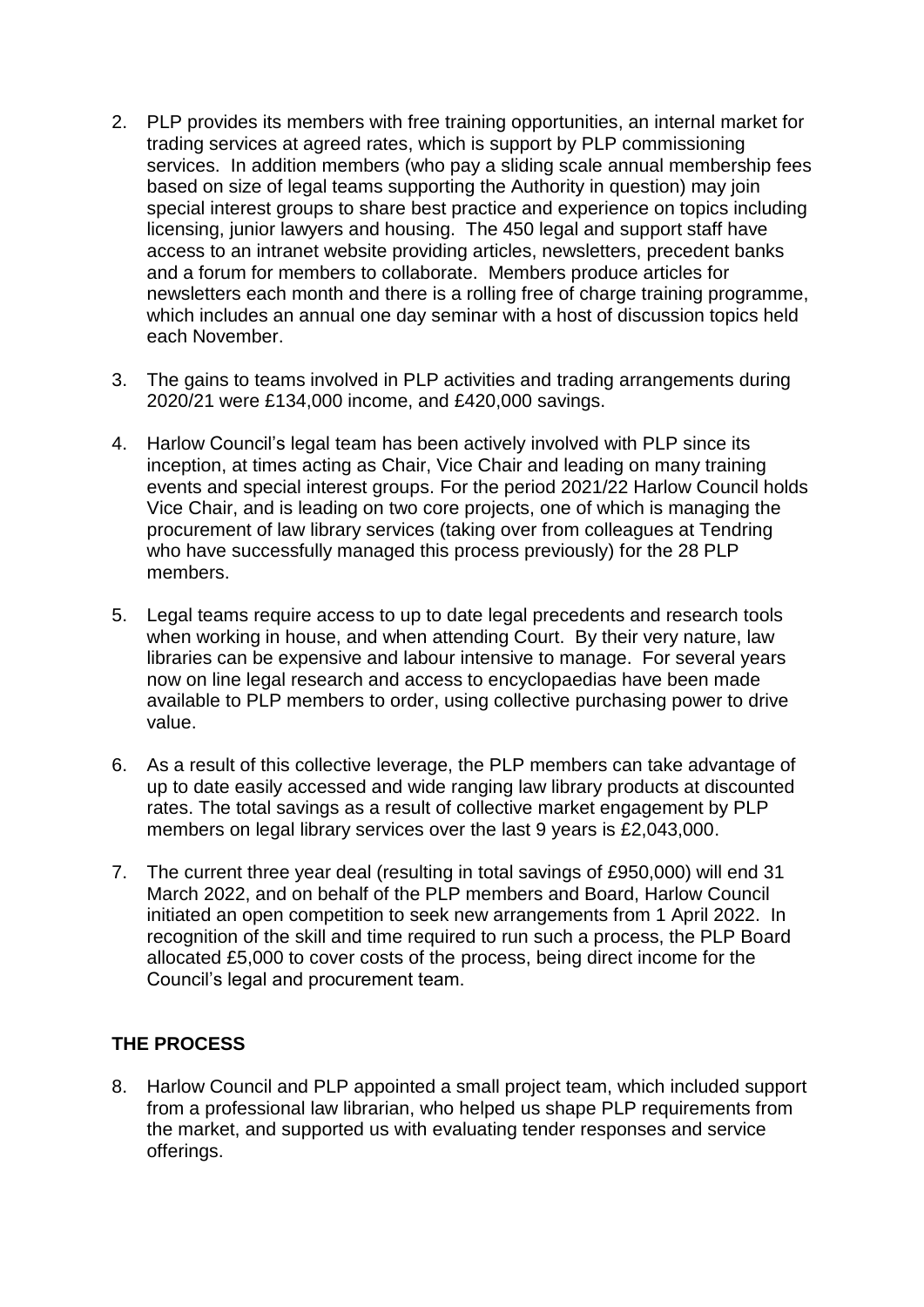- 9. A full set of the tender documents were made available for comment to the PLP Management team and PLP Board members prior to publishing.
- 10. On 4 October 2021 notice was placed on the find a tender service using the open procedure for a 48 month Framework for suppliers of on line legal library services and hard print encyclopaedias. The brief sought access to specialist legal library services for a wide range of public sector specialisms, accessible using a variety of devices. The tender included requirements for added and social value, and made allowances for a multitude of suppliers to be appointed to allow PLP members opportunity to select the best service offering for their teams.
- 11. Part of the process required Tenderers to complete a comprehensive selection questionnaire to confirm adherence to modern slavery requirements, anti-bribery processes and data privacy processes.
- 12. During the tender period, 6 expressions of interest were received. 2 withdrew and 1 bid was submitted by 12 November 2021, being the closing date.
- 13. The Tender was evaluated on a 40% quality 60% price basis, being the agreed weighting from the PLP Board. The final scoring is set out below:

|                 | Quality<br>Weighting<br>% | Weighted<br>Quality<br><b>Score</b> | <b>Adjusted</b><br><b>Price</b><br><b>Score</b> | <b>Price</b><br>Weighting<br>% | Weighted<br><b>Price</b><br><b>Score</b> | <b>Total</b><br>Weighted<br><b>Score</b> | Ranking |
|-----------------|---------------------------|-------------------------------------|-------------------------------------------------|--------------------------------|------------------------------------------|------------------------------------------|---------|
|                 | 40                        |                                     |                                                 | 60                             |                                          |                                          |         |
| <b>Bidder A</b> | 40                        | 4000                                | 100                                             | 60                             | 6000                                     | 10000                                    |         |

# **THE OFFER**

- 14. A four year term was has been offered, commencing 1 April 2022. Contract terms settled included coverage of GDPR, Anti-bribery, Modern Slavery provisions and prompt payment clauses.
- 15. Importantly the new pricing structure will not impose any penalty for decreasing of sites and or licences. Notably, the new pricing structure does not require all parties to sign up to enjoy the discounted prices. Non fee-earning staff residing in legal teams will enjoy free licences, and professional clients (e.g. planners or environmental health teams) will benefit from the discounted prices secured. Free bespoke training has been offered for the full term.
- 16. Social value is central to the suppliers offer. The Supplier is open to arranging talks and discussions with local schools, trainee lawyers, and newly qualified/paralegals and trainee journalists. The offer of support for environmental projects, ethnic minority groups and social equality projects will be explored and utilised during the contract term.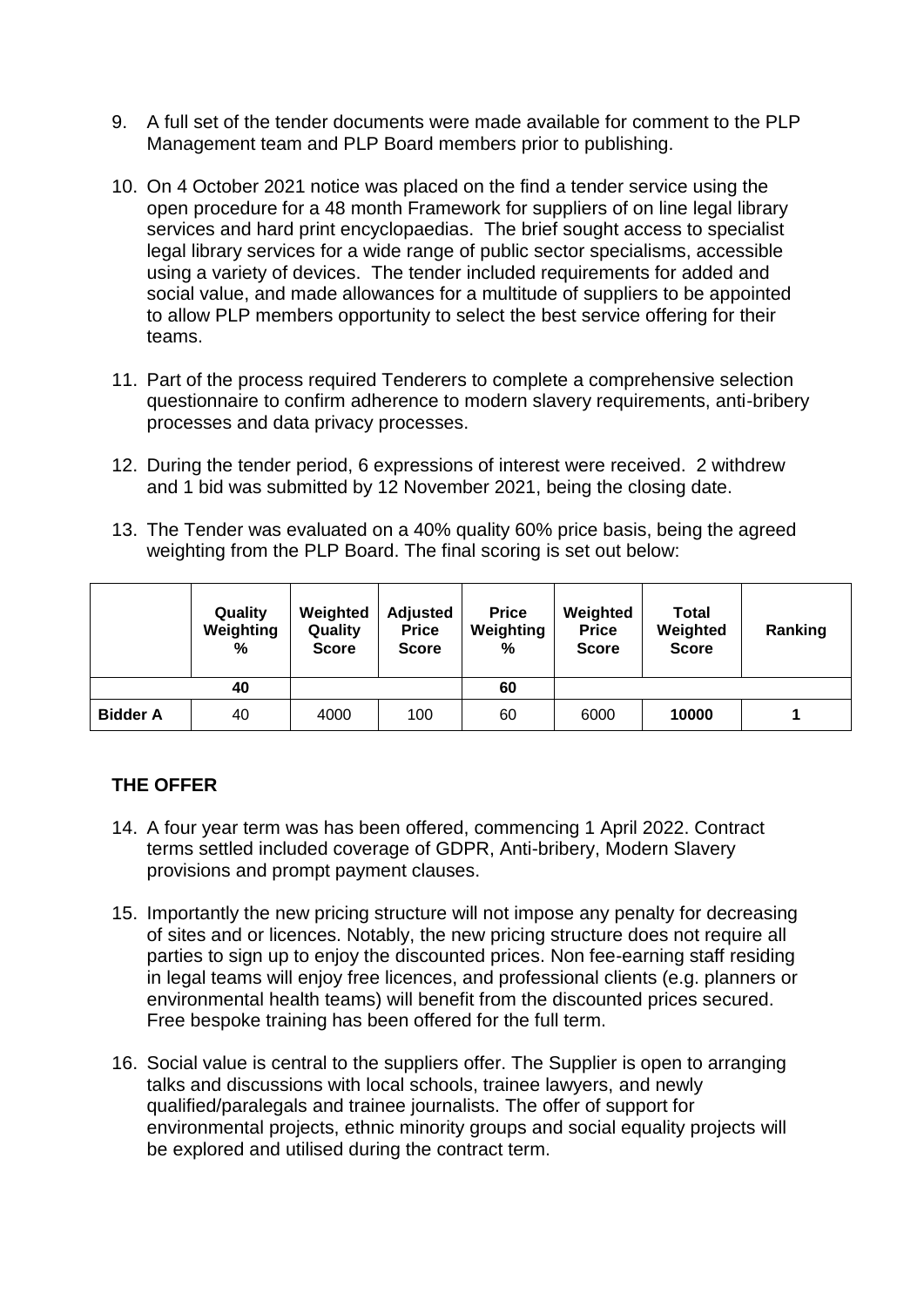### **NEXT STEPS**

- 17. Subject to Members agreeing the recommendations above, Officers will enter into the umbrella Framework agreement, which in turn, will allow both Harlow Council, and its 27 PLP colleagues to enter into their own separate enforceable service contracts with the supplier for the law library services they require.
- 18. Officers will secure receipt of the suppliers anti-bribery policy as per the submitted Tender.
- 19. In addition, the administrator for PLP will support Harlow Council who act as the appointed Contract Administrator to work with the supplier to fully realise the added value offering provided in the Tender submission including training sessions and briefing papers for legal teams. The supplier and the PLP Board will meet to identify value add and social value offerings across Essex and beyond.
- 20. Officers anticipate that over the proposed four year period (2022/26) savings of £1.26 million could be realised by PLP Members as a result of this volume purchasing process.

### **IMPLICATIONS**

**Strategic Growth and Regeneration** None specific. **Author: Andrew Bramidge, Director of Strategic Growth and Regeneration**

#### **Finance**

As set out in the report. **Author: Simon Freeman, Deputy to the Chief Executive and Director of Finance**

#### **Housing**

As outlined in the report. **Author: Andrew Murray, Director of Housing**

#### **Communities and Environment**

None specific. **Author: Jane Greer, Director of Communities and Environment**

**Governance and Corporate Services** As set out in the report. **Author: Simon Hill, Director of Governance and Corporate Services**

#### **Appendices**

None.